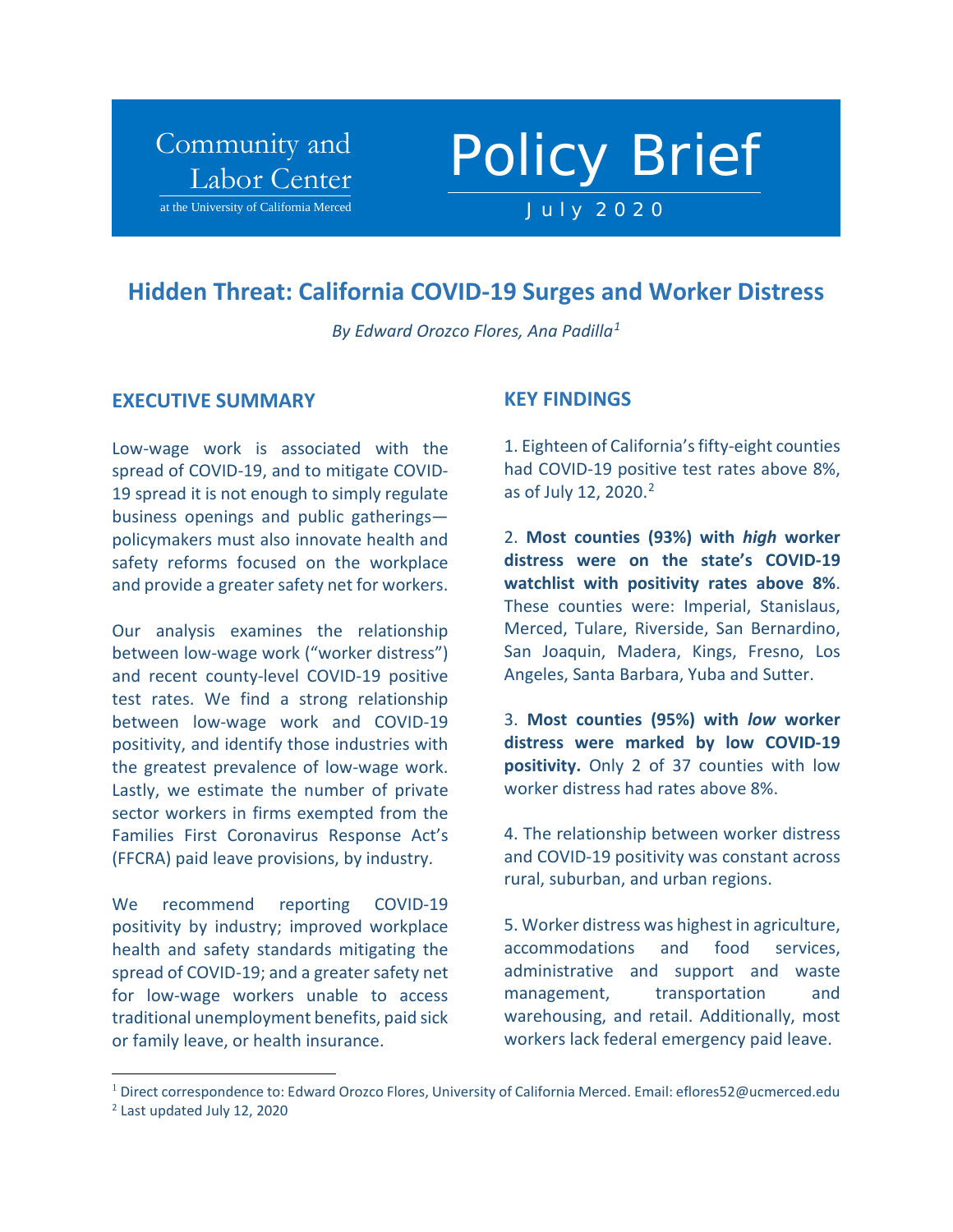#### **RECOMMENDATIONS**

1. **Reporting COVID-19 test results by industry**. Understanding industry trends in COVID-19 transmission will play a critical role in developing appropriate workplace health and safety standards.

2. **Improved workplace health and safety standards**. While much of the public debate on COVID-19 safety has centered on the regulation of large public gatherings, our analysis suggests a widespread, potent association between COVID-19 and lowwage work that affects the broader public requires meaningful reform.

3. **A greater safety net for workers in essential jobs.** Millions of workers lack access to unemployment benefits, guaranteed emergency paid leave, or affordable health coverage. For essential workers who do not have the option to telework, a safety net may enhance policy efforts to reform workplace health and safety standards.

# **INTRODUCTION**

Four months after the nation's first COVID-19 stay-at-home orders, US public officials continue to debate the most appropriate way to mitigate the spread of COVID-19. The efforts have been largely unsuccessful, however. More than 2.9 million persons have been infected and 130,000 have died (Centers for Disease Control 2020). More than 20.5 million jobs have been lost (Bureau of Labor Statistics 2020). And the impact has been unevenly felt. Undocumented immigrants—with no access to unemployment benefits—have lost jobs at

the highest rates (Flores and Padilla 2020), while Blacks and Latinos have suffered the highest infection and death rates across large swaths of urban, suburban and rural areas (Oppel et al. 2020).

As public officials and experts have grappled with closing businesses and regulating public gatherings, several consistent trends have suggested patterns in surges unaccounted for. While the dominant narrative of the failure to stem COVID-19 has typically centered on density and gatherings, such a narrative fails to explain why rates fell for all groups except for Latinos during the period of stay-at-home orders, or how COVID-19 transmission in suburban and rural regions often outstrips those in densely-populated urban cores (e.g. Oppel et al. 2020).

The recent outbreaks of COVID-19 among California's farmworkers, in counties such as Imperial, Oxnard and Hanford, illuminate the central role of the workplace in COVID-19 transmission.[3](#page-1-0) COVID-19 may travel through tightly congested work environments or overcrowded housing. In turn, the lack of options available to low-wage, essential workers to cope with the pandemic—as many lack access to unemployment benefits, emergency paid sick or family leave, or health insurance—place low-wage workers and their communities at higher risk of COVID-19 infection and transmission.

In this brief we examine the relationship between low-wage work and COVID-19 infection rates. **We ask, are counties with high rates of low-wage worker households**  *and* **large households associated with higher rates of COVID-19?** In addition, we

<span id="page-1-0"></span><sup>3</sup> See Rodriguez (2020), Sturgill (2020) and Solis (2020).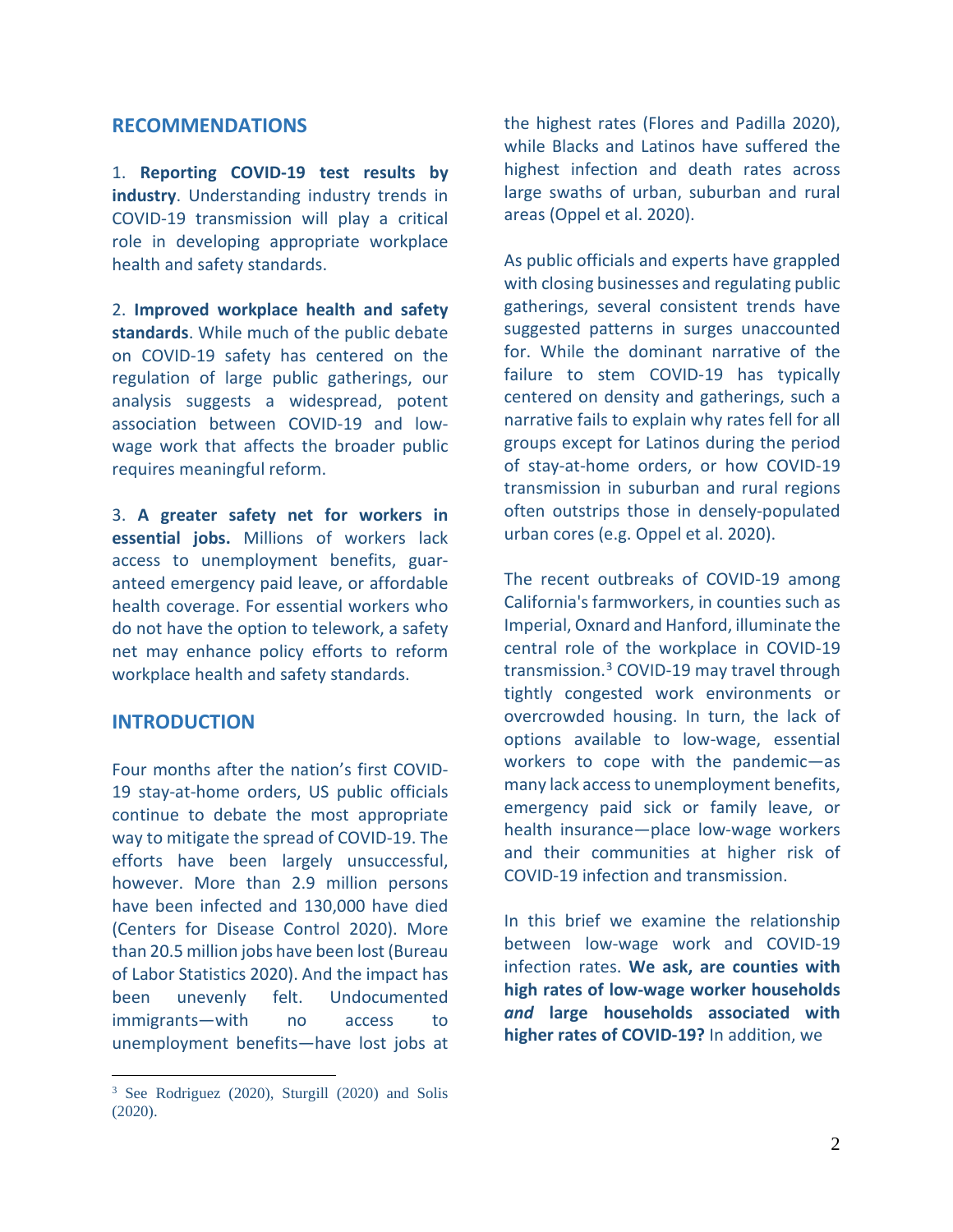| Table 1. California counties with high worker distress |  |  |  |  |  |
|--------------------------------------------------------|--|--|--|--|--|
|--------------------------------------------------------|--|--|--|--|--|

| County             | % of Households Below Living Wage | <b>Average Household Size</b> |
|--------------------|-----------------------------------|-------------------------------|
| <b>Tulare</b>      | 41.5%                             | 2.9                           |
| <b>Kern</b>        | 37.3%                             | 3.0                           |
| Imperial           | 35.8%                             | 3.0                           |
| <b>Kings</b>       | 35.4%                             | 3.1                           |
| Fresno             | 34.4%                             | 2.9                           |
| Madera             | 32.6%                             | 3.1                           |
| <b>Merced</b>      | 32.6%                             | 3.2                           |
| San Joaquin        | 32.0%                             | 3.0                           |
| Los Angeles        | 31.4%                             | 2.7                           |
| San Bernardino     | 31.2%                             | 3.1                           |
| Santa Barbara      | 33.1%                             | 2.8                           |
| Riverside          | 28.1%                             | 2.9                           |
| <b>Stanislaus</b>  | 30.2%                             | 2.8                           |
| Sutter             | 30.2%                             | 2.8                           |
| Yuba               | 30.2%                             | 2.8                           |
| California average | 27.4%                             | 2.7                           |

Source: UC Merced Community and Labor Center analysis of IPUMS-USA American Community Survey 2018 PUMS data

also examine the relative risk of COVID-19 transmission among California workplaces. We ask, in which California industries do workers have the highest rates of low-wage workers and large households? Lastly, we estimate access to FFCRA emergency paid sick or family leave by industry.

Our findings indicate that low-wage work is associated with the spread of COVID-19, and that to mitigate COVID-19 spread it is not enough to simply regulate business openings and public gatherings—policymakers must also innovate health and safety reforms focused on the workplace and provide a greater safety net for workers.

#### **DATA AND METHODS**

This brief utilizes US Census Bureau American Community Survey (ACS) Public Use Microdata Series (PUMS) 2018 data, as well as Current Population Survey (CPS)- Annual Social and Economic Supplement (ASEC) 2018 data. The ACS is drawn from an annual sample of 3.5 million American households, and its data represents one percent of American households, whereas the CPS-ASEC is a smaller survey drawn from a sample of 94,000 households.

This brief focuses its analysis on fifty-two of California's fifty-eight counties—either on individual counties or through Census Public Use Microdata Areas (PUMAs) for small counties with a population of less than 150,000. (We omitted from the full analysis the Glenn/Colusa/Tehama/Trinity PUMA and the Monterey/San Benito PUMA. Glenn, Colusa and Monterey reported positivity rates above 8%, but no data was available for analyzing county-level worker distress.)

We also utilized the Massachusetts Institute of Technology (2020) Living Wage Calculator, which provided county-level estimates for a household "living wage" income—the household income necessary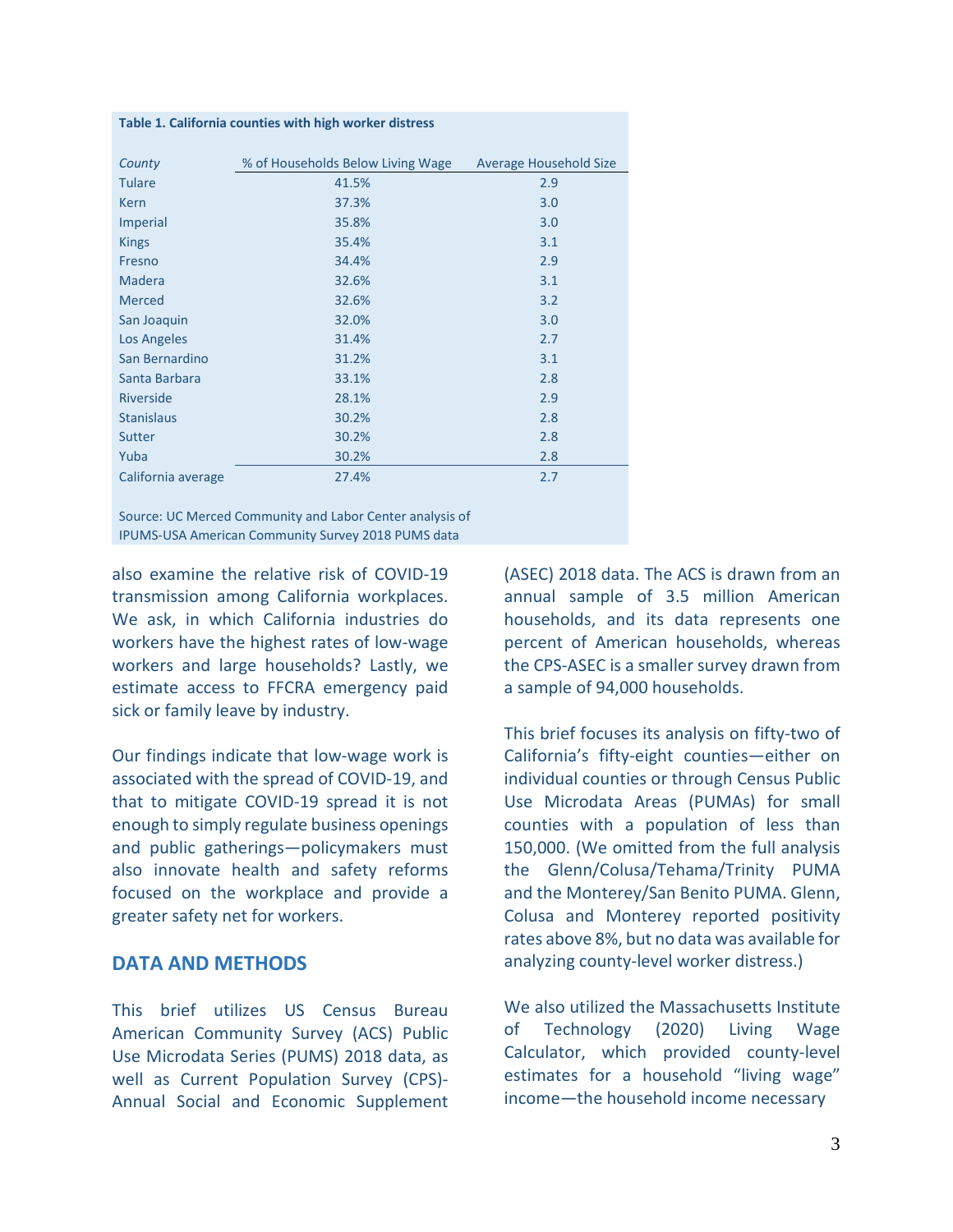

**Figure 1. California counties with high COVID-19 positivity rates (>8%)**

Source: California Department of Public Health, County Data Monitoring, July 12, 2020

to "avoid consistent and severe housing and food insecurity" (Nadeau 2018, 2). The calculator provided estimates for households with twelve different combinations of working adults, nonworking adults, and children. We applied the 2019 county-level and household-level thresholds to every household sampled in the 2018 ACS, adjusting for inflation.

We defined *worker distress* through two measures: percent of households living below a living wage, and average household size.

In 2018, California's average household size was 2.7, third-highest in the nation; twentyone California counties had higher household sizes. In addition, 27.4% of California households reported a household income that fell below the "living wage" threshold; thirty counties had higher rates.

We coded counties that surpassed the state average on *both* of these measures (lowwage worker households, and household size) as being characterized by *high worker distress*. These consisted of Tulare, Kern,

Imperial, Kings, Fresno, Madera, Merced, San Joaquin, Los Angeles, San Bernardino, Santa Barbara, Riverside, Stanislaus, Sutter and Yuba (see table 1). Counties that did not surpass the state average on both measures were coded as *low worker distress*.

Lastly, we drew from California Department of Public Health (2020) data for county-level positivity rates.

# **FINDINGS**

Four months in to the COVID-19 pandemic, COVID-19 spread has made deep inroads into urban, suburban and rural geographies across California. As of July 12, 2020, nineteen California Counties were on the state's "watchlist" with a testing positivity rate greater than eight percent. Many are rural and suburban (see figure 1).

Seven of eight San Joaquin Valley counties where the majority of the state's agricultural production hails from—are among the state's eighteen counties with COVID-19 positivity above eight percent. This includes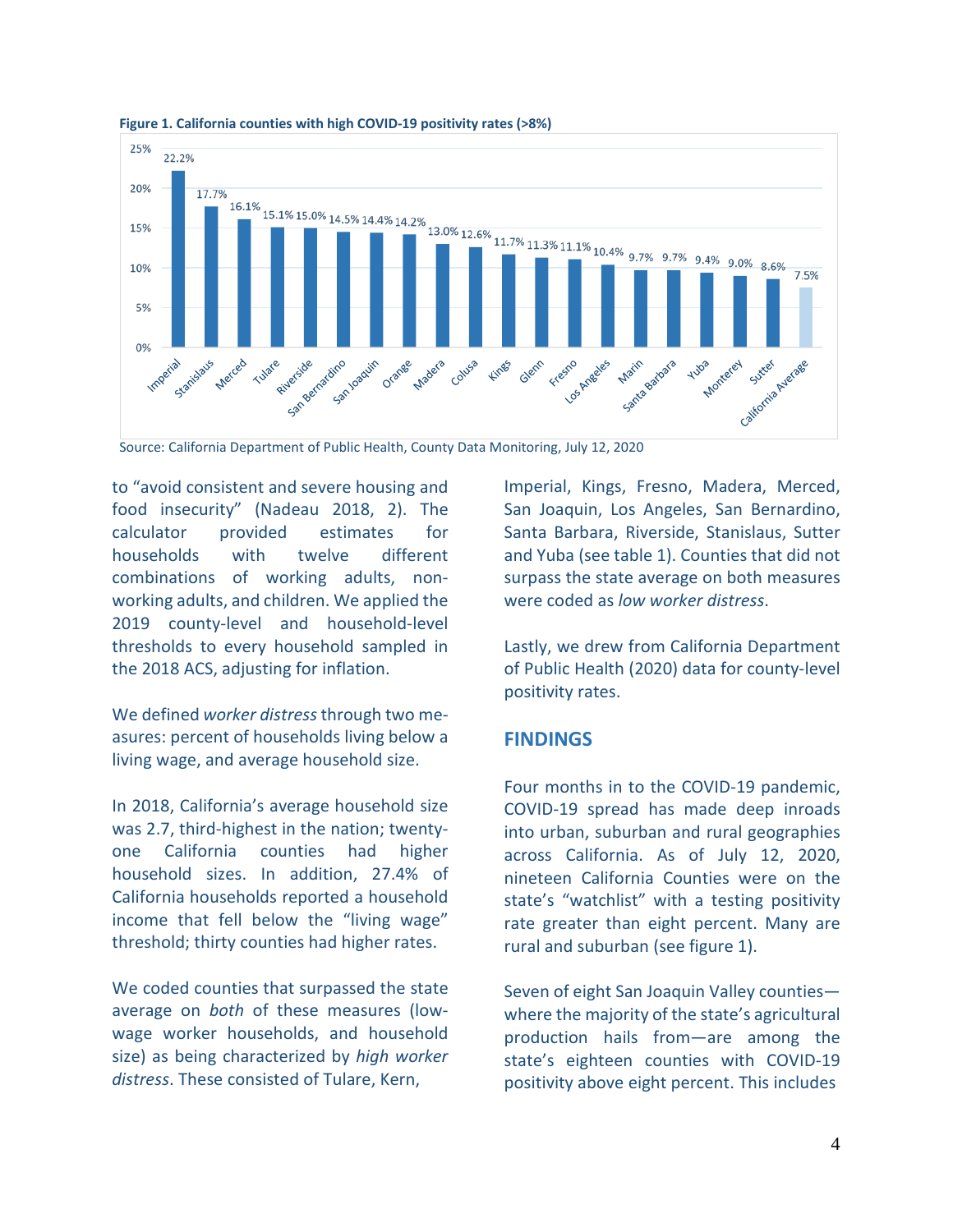

**Figure 2. County-level COVID-19 positivity by worker distress, California**

Source: UC Merced Community and Labor Center analysis of IPUMS-USA American Community Survey 2018 PUMS data; California Department of Public Health, County Data Monitoring, July 12, 2020

Stanislaus (17.7%), Merced (16.1%), Tulare (15.1%), San Joaquin (14.4%), Madera (13.0%), Kings (11.7%), and Fresno (11.1%).

Los Angeles County (10.4%), the state's largest urban area, was also among counties with a positivity rate above eight percent. Lastly, Riverside (15.0%) and San Bernardino (14.5%), large suburban regions outside of Los Angeles, were also on the list.

# *Worker Distress and COVID-19 Positivity*

Strikingly, fourteen of the fifteen counties characterized by high worker distress (above the state average for percent of households earning less than a living wage, and households larger than the state average) had COVID-19 positive testing rates above eight percent. In contrast, only two of thirtyseven counties marked by low worker distress had COVID-19 positivity above eight percent (see figure 2).

Figure 3 illustrates the relationship between household size, percent of households below a living wage, and COVID-19 positivity greater than eight percent. In this figure, California is represented by a large black dot in the middle of the scatterplot, while worker distress is represented by the upperright quadrant. (The right side of the horizontal axis signifies rates of worker households living below a living wage that surpass the state average of 27.4%, and the vertical axis represents average household sizes above the state average of 2.74 persons per household).

In the upper-right quadrant of figure 3 (worker distress), large, dark-blue dots represent counties with COVID-19 positivity greater than 8%. Only Kern, represented by a large, light-blue dot, was characterized by high worker distress without a high positivity rate.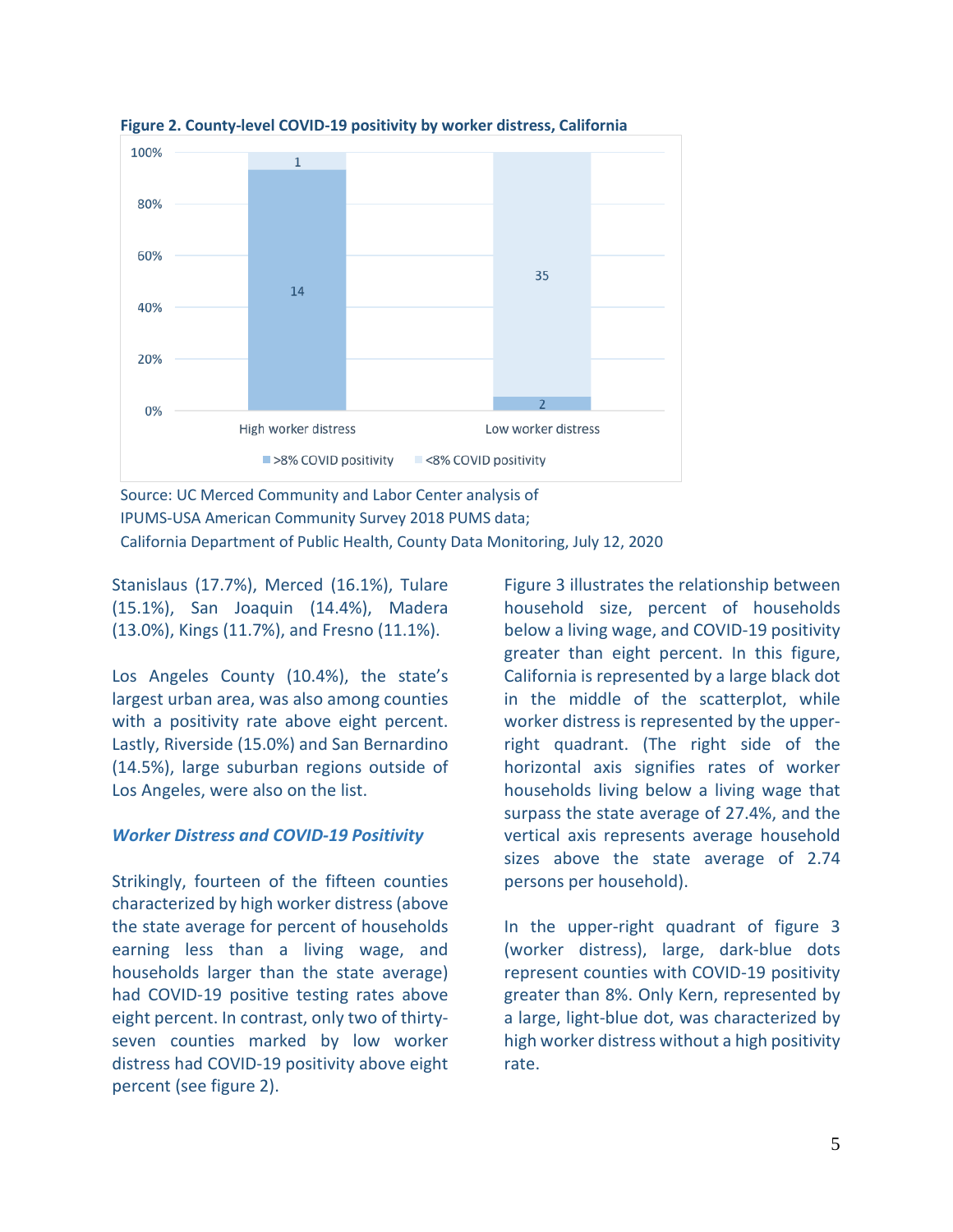

**Figure 3. Average household size, by percent of households with 1+ workers and below a living wage, California counties**

Source: UC Merced Community and Labor Center analysis of IPUMS-USA American Community Survey 2018 PUMS data Note: Large dots (any color) = counties above California average in both average household size and worker households below a living wage Note: Dark blue dots (any size) = counties with COVID-19 positivity rates exceeding the state threshold (>8%) Note: White dots (any size) = some counties with COVID-19 positivity rates exceeding the state threshold (>8%)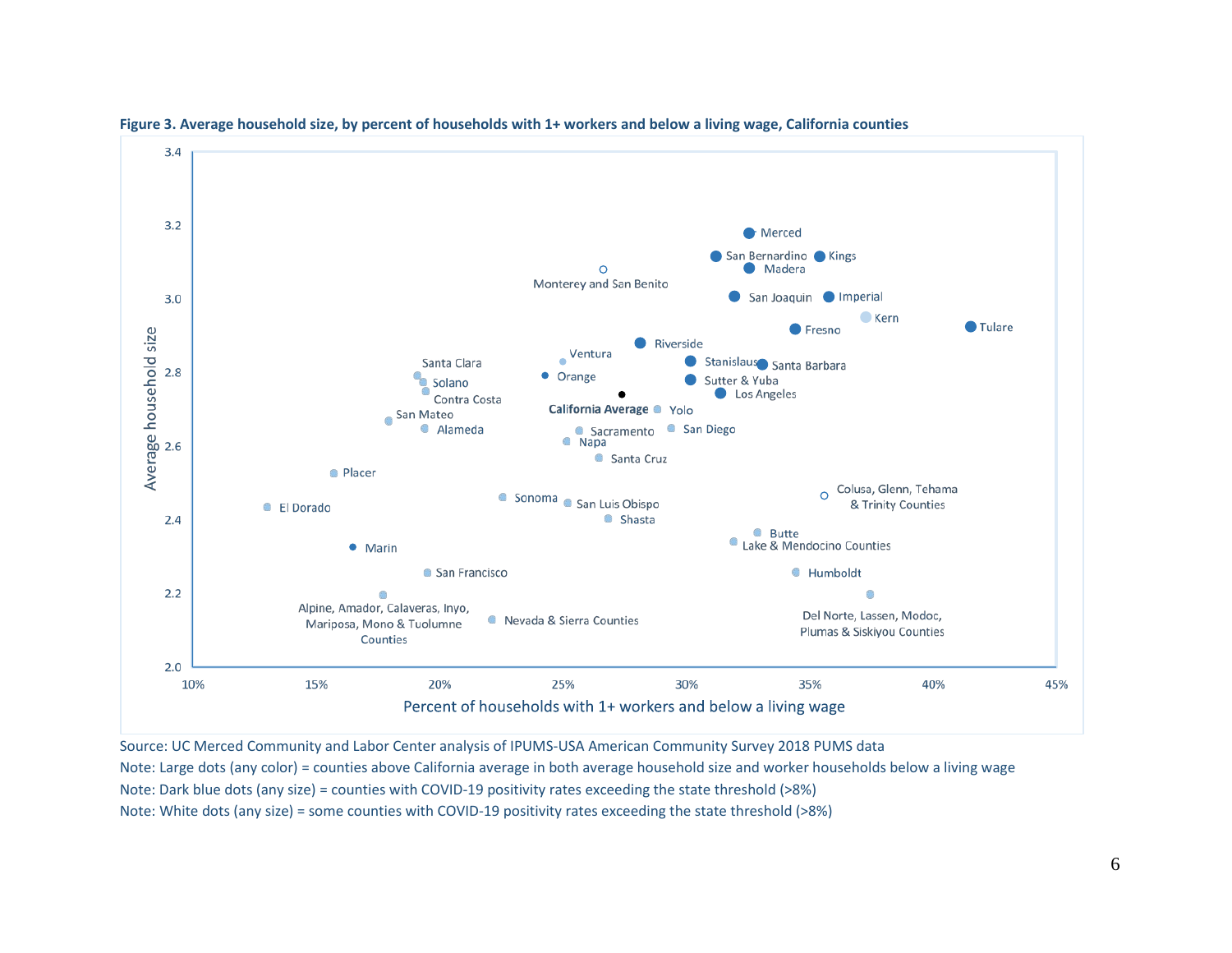

**Figure 4. California worker distress, by industry**

Source: UC Merced Community and Labor Center analysis of IPUMS-USA American Community Survey 2018 PUMS data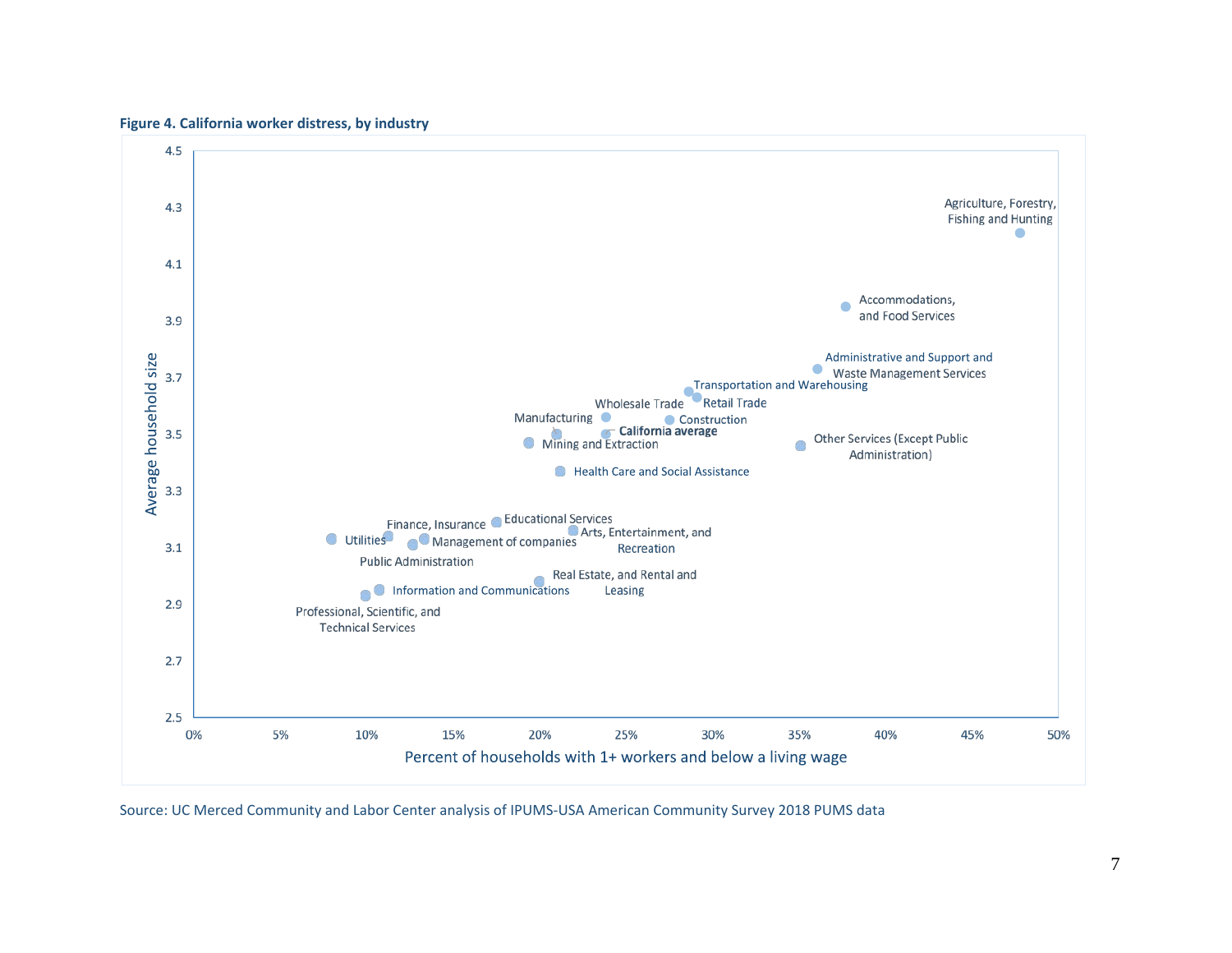In contrast, among the thirty-seven counties with low worker distress (located in the upper-left, lower-left and lower-right quadrants), only two were characterized by high COVID-19 positivity: Marin and Orange (see figure 3). (These are represented by small, dark-blue dots). Of these two, Orange was very close to being defined as high worker distress and was positioned very close to the upper-right quadrant (see figure 3).

#### *Worker Distress by Industry*

In figure 4, we examine California worker distress by industry. Our previous measure of worker distress focused on a county-level analysis of all households. Here we focus on a person-level analysis of industries.

We examine industries characterized by A) a percentage of workers living below a living wage that surpassed the state average for workers (23.8%), and B) industries above the state average for household size among workers (3.5). These metrics comprise an individual-level measure of worker distress.

Figure 4 reveals that workers in six groupings of California industries exhibited worker distress—higher-than-state-average rates of low-wage work and higher-than-stateaverage household sizes. These six groupings of industries included: agriculture, forestry, fishing and hunting; accommodations and food services; administrative and support and waste management services; transportation and warehousing; and retail.

Agriculture, forestry, fishing and hunting were characterized by the greatest levels of worker distress. In these industries, almost half (47.8%) of all workers lived in households with less than a living wage

income, and the average household size was 4.2 persons per household.

The conditions in agricultural work place it at high risk for COVID-19 transmission. Stories of recent outbreaks among pistachio plant workers in Wasco, meatpacking plant workers in Hanford, or field workers in Oxnard and Imperial County reveal the potent spread of COVID-19 in rural communities with high proportions of lowwage workers.

Other industries also suffer from high levels of worker distress that risk the spread of COVID-19. These include accommodations and food services. Almost two in five (37.7%) workers in these industries earned less than a living wage, and the average household size for these workers was 4.0 persons per household.

In addition, transportation and warehousing industries also exhibited high levels of worker distress. More than one in four workers (28.6%) in these industries lived in a household with less than a living wage, and the average household size was 3.7.

The retail trade industry, which includes essential, grocery retail workers, also exhibited levels of worker distress that suggest potent COVID-19 spread. More than one in four (29.1%) of these workers lived in a household which had less than a living wage income, and their average household size was 3.6 persons per household.

At the same time, several industries were characterized by low levels of worker distress. Persons working in utilities had the lowest rate of living below a living wage (8.0%), and workers in this industry lived in households with 3.1 persons, on average.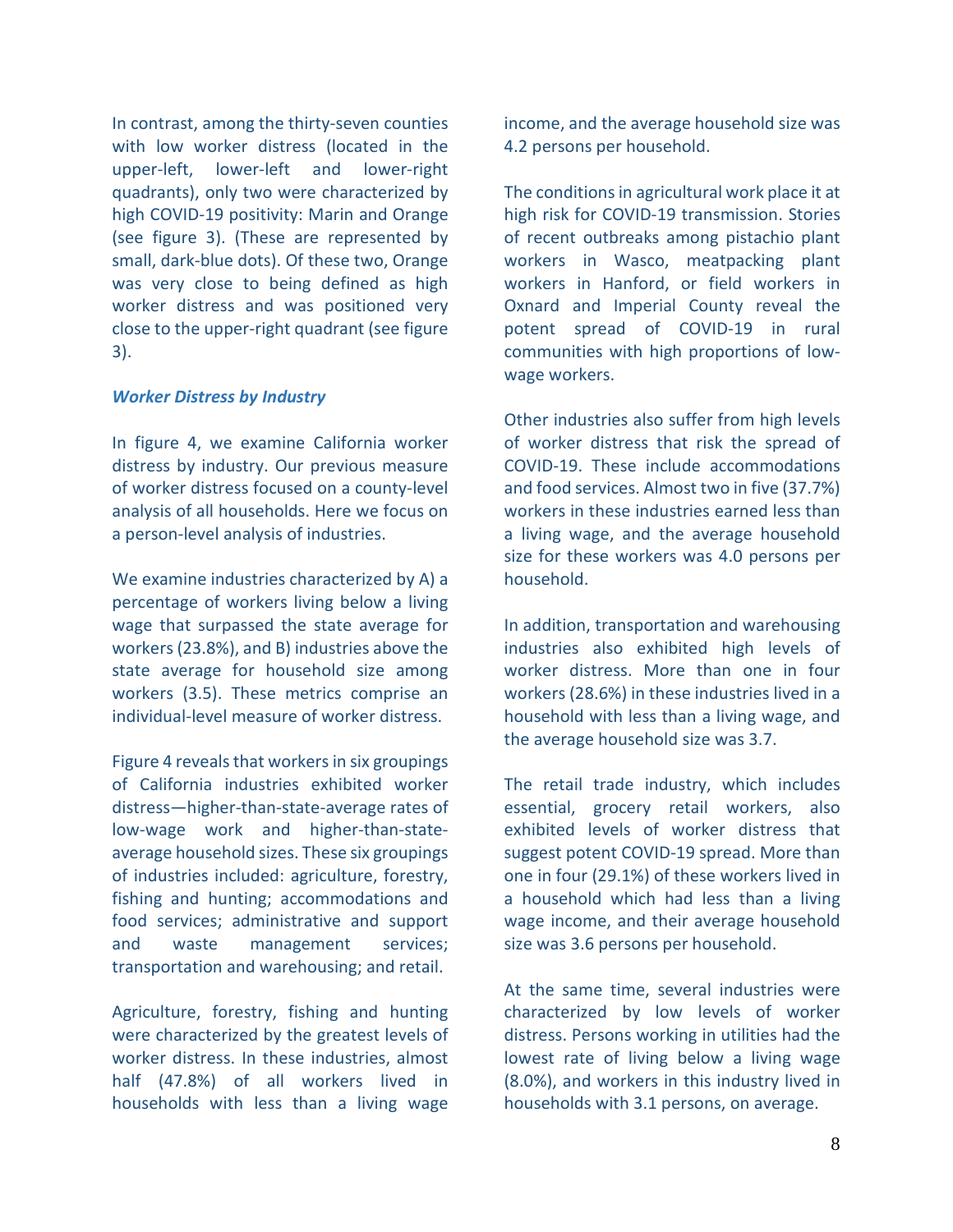|                                                      | Lack One or More Forms of<br><b>Emergency Paid Leave</b> |               |
|------------------------------------------------------|----------------------------------------------------------|---------------|
| <b>Industry</b>                                      | Percent                                                  | <b>Number</b> |
| Agriculture, Forestry, Fishing and Hunting           | 83.1%                                                    | 2,030,976     |
| <b>Accommodations, and Food Services</b>             | 85.6%                                                    | 10,251,938    |
| Administrative and Support and Waste Management      |                                                          |               |
| <b>Services</b>                                      | 77.7%                                                    | 4,983,007     |
| <b>Other Services (Except Public Administration)</b> | 86.8%                                                    | 6,912,218     |
| <b>Retail Trade</b>                                  | 86.8%                                                    | 14,882,740    |
| <b>Transportation and Warehousing</b>                | 81.3%                                                    | 4,802,695     |
| Construction                                         | 77.3%                                                    | 7,978,845     |
| Arts, Entertainment, Recreation                      | 75.5%                                                    | 2,529,675     |
| <b>Wholesale Trade</b>                               | 69.7%                                                    | 2,618,803     |
| <b>Health Care and Social Assistance</b>             | 94.0%                                                    | 18,279,067    |
| Manufacturing                                        | 72.0%                                                    | 11,617,732    |
| Real Estate, and Rental and Leasing                  | 84.3%                                                    | 396,951       |
| Mining and Extraction                                | 76.4%                                                    | 579,840       |
| <b>Educational Services</b>                          | 70.4%                                                    | 3,944,799     |
| Management of companies                              | 70.1%                                                    | 138,654       |
| Finance, Insurance                                   | 81.7%                                                    | 5,994,003     |
| <b>Information and Communications</b>                | 78.0%                                                    | 2,156,059     |
| Professional, Scientific, and Technical Services     | 78.1%                                                    | 8,672,834     |
| <b>Utilities</b>                                     | 83.9%                                                    | 990,583       |
| <b>Total</b>                                         | 81.8%                                                    | 109,769,055   |

#### **Table 2. Estimates of US private sector workers lacking one or more forms of (FFCRA) emergency paid leave, by industry**

Source: UC Merced Community and Labor Center analysis of IPUMS Current Population Survey 2018 Note: Sample restricted to (non-incorporated) self-employed, and wage-earning workers Note: Industries listed by order of highest rate of workers living in households below a living wage

#### *Lack of Federal Emergency Paid Leave*

In this section we estimate the prevalence of access to federal emergency paid leave among US private sector workers. Low-wage workers without access to paid leave are vulnerable to the transmission of COVID-19; those earning less than a living wage and lacking paid leave risk significant housing and food insecurity by calling in sick to work.

The Families First Coronavirus Response Act (FFCRA) provides up to eighty hours of fully-

paid, emergency sick and family leave to employees of private firms with 50 to 499 employees. (Healthcare provider employees are exempted, while employees who work for firms with less than fifty persons are exempted from the family leave provision.) The bill is set to expire December 31, 2020.

While the FFCRA may provide some safety net for workers with no other form of paid sick or family leave, lack of paid leave exposeslow-wage workers—many whom do not have any form of paid leave and cannot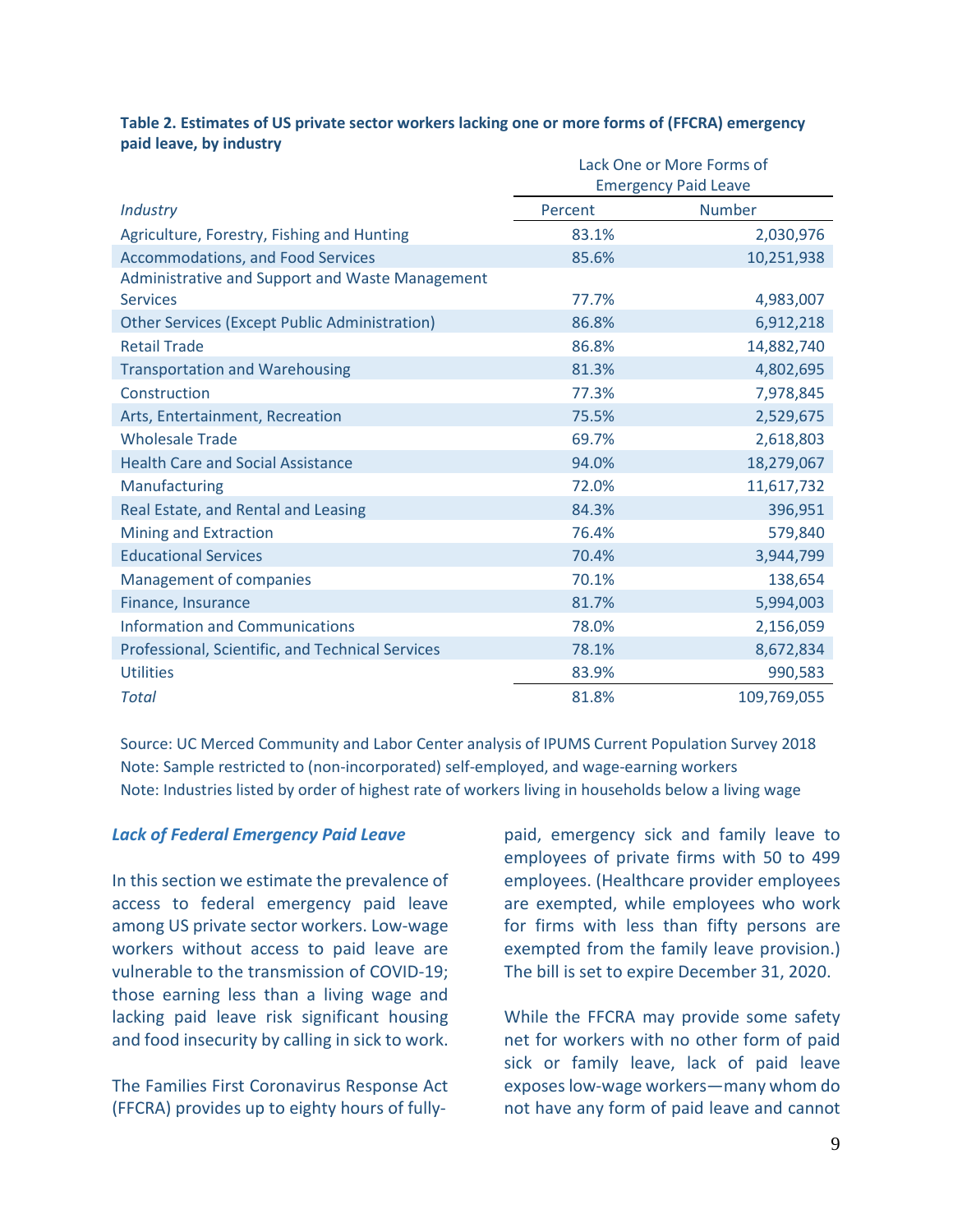afford to miss a day of work—to risk of COVID-19 transmission at their workplace and in the communities they live in.

We draw from CPS-ASEC 2018 data to estimate the number of private sector workers in each US industry, in 2017, that worked for employers that would today be exempt from the FFCRA: those with less than 50 employees, 500 or more employees, or who work for a healthcare provider.

Over one hundred million (109.8 million) American workers in the private sector, or more than four in five (81.8%), are exempted from one or more of the FFCRA's paid leave provisions (see table 2). Without further reform expanding paid leave, these figures suggest that states and localities will need to play a central role in creating a safety for all if COVID-19 spread is to be stemmed.

Already, some major California cities have begun to enact or to further extend existing paid leave ordinances, mandating eighty hours of emergency paid leave to employees of firms with less than fifty workers, or more than five hundred workers (Reyes and Zahniser 2020). Such ordinances help to close the massive loopholes in the FFCRA that place workers and the broader public at risk of COVID-19 spread.

Table 2 presents the prevalence of working for an employer with less than fifty or more than five hundred employees, by industry (also see figure 4). This table is sorted by industry; at top are those industries with the highest rates of workers living in a household with below a living wage income.

While workers in healthcare and social assistance industries do not exhibit levels of worker distress very different from the state average, we estimate that most workers in this industry (94.0%) lack at least one form of FFCRA paid leave due to the FFCRA's exemption for healthcare providers. While some employers in this industry may provide some form of paid leave, the healthcare industry nonetheless has the highest rate of workers who lack access to federal, guaranteed emergency paid leave.

Several more industries exhibit high rates of workers who lack access to paid sick or family leave, even above the state average of 81.8%. In retail trade, 86.8% of workers—or 14.9 million—work for employers with less than fifty or more than five hundred employees, and would not qualify for one or more of the FFCRA's paid leave provisions. Other industries with similarly high rates include retail trade (such as grocery retail workers) at 86.8%, other services (which include personal services, such as housekeepers or gardeners) also at 86.8%, and accommodations and food services (such as hotel or fast food workers) at 85.6%.

Agriculture, forestry, fishing and hunting had the highest rate of workers who live below a living wage, and a rate of workers who may not qualify for federal paid sick or family leave (83.1%) above the nation's average.

In April, California Governor Gavin Newsom issued an order extending eighty hours of emergency paid sick leave to California food chain workers (including agricultural, grocery retail, and food delivery workers) (Office of the Governor 2020). In addition to the local ordinances mentioned earlier, this is an important first step demonstrating how state or local policy may begin to close gaps in federal laws and address the racial and economic disparities that allow COVID-19 to spread in the workplace and beyond.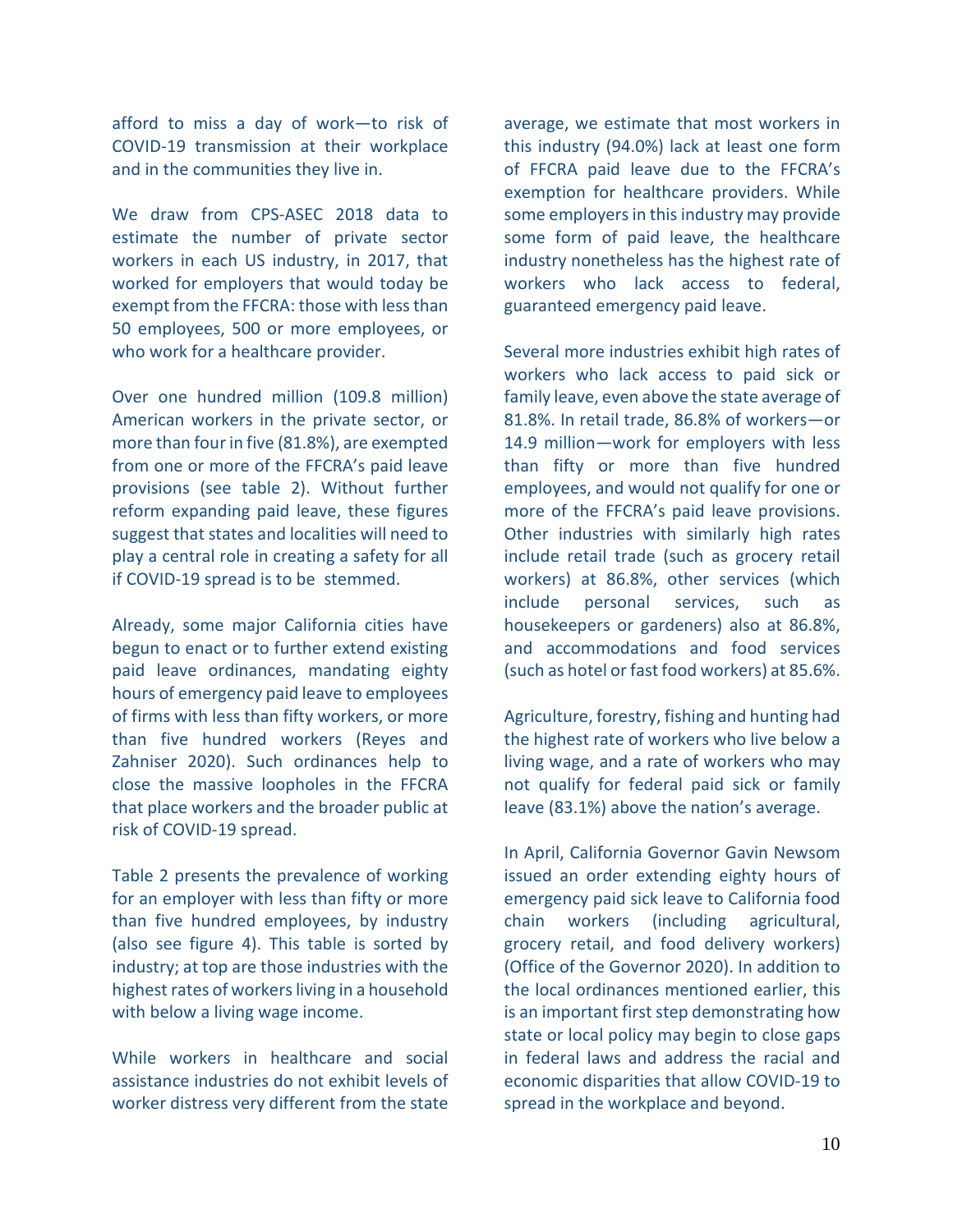# **CONCLUSION**

In conclusion, we find a striking relationship between county-level worker distress and county-level COVID-19 positive test rates that exceed the state standard (8%). Most counties (93%) with *high* worker distress were on the state's COVID-19 watchlist with positivity rates above 8%, while most counties (95%) with *low* worker distress were marked by low COVID-19 positivity. Only two of thirty-seven counties with low worker distress had rates above 8%.

We also find a relationship between worker distress and COVID-19 positivity that remains consistent across geographies. While the dominant narrative about COVID-19 has emphasized urban settings and public gatherings, our analysis suggests that COVID-19 spread is associated with rural and suburban counties (such as Imperial, Tulare, and Riverside) through worker distress.

Lastly, worker distress was highest in particular industries. These industries included: agriculture, accommodations and food services, administrative and support and waste management, transportation and warehousing, and retail. Despite the FFCRA, in all of these industries (and all other US industries) most workers still lacked access to at least one form of federal emergency paid leave.

# **POLICY RECOMMENDATIONS**

1. **We recommend the reporting of COVID-19 positivity by industry**. Understanding industry trends in COVID-19 transmission will play a critical role in developing appropriate workplace health and safety standards that mitigate the transmission of COVID-19.

2. **Improved workplace health and safety standards**. While much of the public debate on COVID-19 safety has centered on the regulation of large public gatherings, our analysis suggests a widespread, potent association between COVID-19 and lowwage work that places the broader public at risk and requires meaningful reform at the workplace.

3. **A greater safety net for workers in essential jobs.** Millions of workers lack access to traditional unemployment benefits, guaranteed emergency paid leave, or affordable health coverage. For essential workers who do not have the option to telework, a safety net may enhance policy efforts to reform workplace health and safety standards.

#### **REFERENCES**

Bureau of Labor Statistics. 2020. The Employment Situation. June 2020. News Release. Washington, DC: Bureau of Labor Statistics.

California Department of Public Health. 2020. COVID-19: County Data Monitoring. Retrieved online on July 12, 2020 at: https://www.cdph.ca.gov/Programs/CID/DC DC/Pages/COVID-19/COVID19CountyDataTable.aspx

Centers for Disease Control. 2020. Coronavirus Disease 2019 (COVID-19): Cases in the US. Retrieved on July 12, 2020 at: https://www.cdc.gov/coronavirus/2019 ncov/cases-updates/cases-in-us.html

Flores, Edward and Ana Padilla. 2020. Persisting Joblesseness among Non-Citizens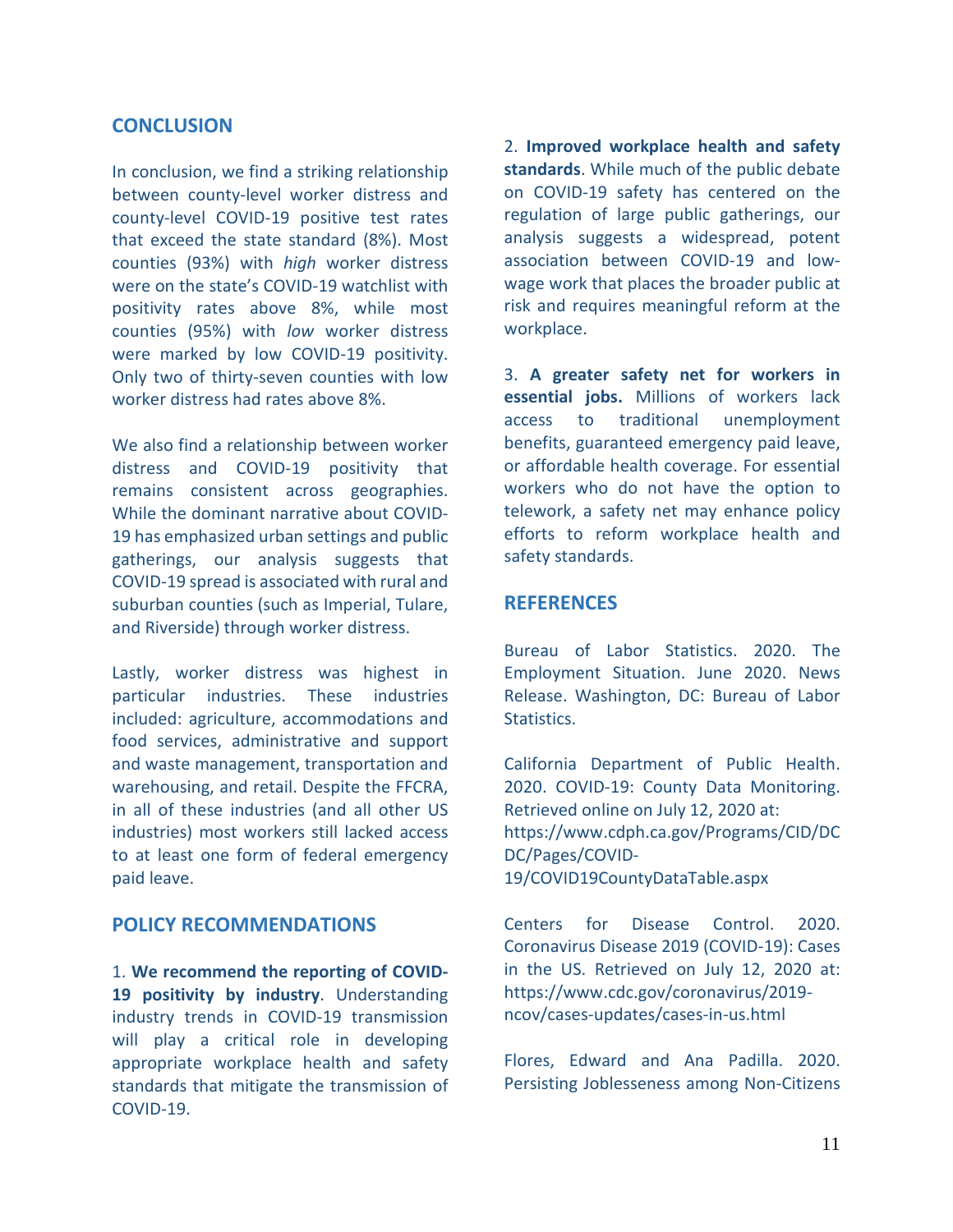during COVID-19. Policy Report. June 2020. Merced, CA: University of California.

Massachusetts Institute of Technology. 2020. Living Wage Calculator. Retrieved online on July 8, 2020 at: https://livingwage.mit.edu/

Nadeau, Carey Anne. 2018. Living Wage Calculator. User's Guide/ Technical Notes: 2018 Update. Cambridge: Massachusetts Institute of Technology. Retrived online on March 15, 2020 at:

https://livingwage.mit.edu/resources/Living -Wage-User-Guide-and-Technical-Notes-2018.pdf

Office of the Governor. 2020. Governor Newsom Announces Paid Sick Leave Benefits for Food Sector Workers Impacted by COVID-19, Additional Protections for Consumers. April 16, 2020. Retrieved online on July 8, 2020 at:

https://www.gov.ca.gov/2020/04/16/gover nor-newsom-announces-paid-sick-leavebenefits-for-food-sector-workers-impactedby-covid-19-additional-protections-forconsumers/

Oppel, Richard, Robert Gebeloff, K.K. Rebecca Lai, Will Wright and Mitch Smith. 2020. "The Fullest Look Yet at the Racial Inequality of Coronavirus." New York Times. July 5, 2020. Retrieved online July 8, 2020 at: https://www.nytimes.com/interactive/2020 /07/05/us/coronavirus-latinos-africanamericans-cdc-data.html

Reyes, Emily Alpert and David Zahniser. 2020. "L.A. expands sick leave amid coronavirus — but only for employees at big companies." Los Angeles Times. March 27, 2020. Retrieved online on July 8, 2020 at:

https://www.latimes.com/california/story/ 2020-03-27/los-angeles-coronavirus-sickleave-companies

Rodriguez, Robert. 2020. Hanford Meat Processor Has Nearly 200 Workers Infected with Coronavirus. Fresno Bee. May 13, 2020. Retrieved online on July 8, 2020 at: https://www.fresnobee.com/news/busines s/agriculture/article242714526.html

Solis, Gustavo. 2020. "Imperial County has Highest Rate of COVID-19 Cases in the State; it Wants to Reopen Anyway." San Diego Union-Tribune. June 14, 2020. Retrieved online on July 8, 2020 at: https://www.sandiegouniontribune.com/ne ws/story/2020-06-14/imperial-county-hashighest-rate-of-covid-19-cases-in-the-stateit-wants-to-reopen-anyway

Sturgill, Kristi. 2020. "At Least 176 Test Positive for Coronavirus at Ventura county Farmworker Housing Complex." Los Angeles Times. June 30, 2020. Retrieved online on July 8, 2020 at: https://www.latimes.com/california/story/

2020-06-30/at-least-176-positivecoronavirus-tests-at-ventura-countyfarmworker-housing-complex